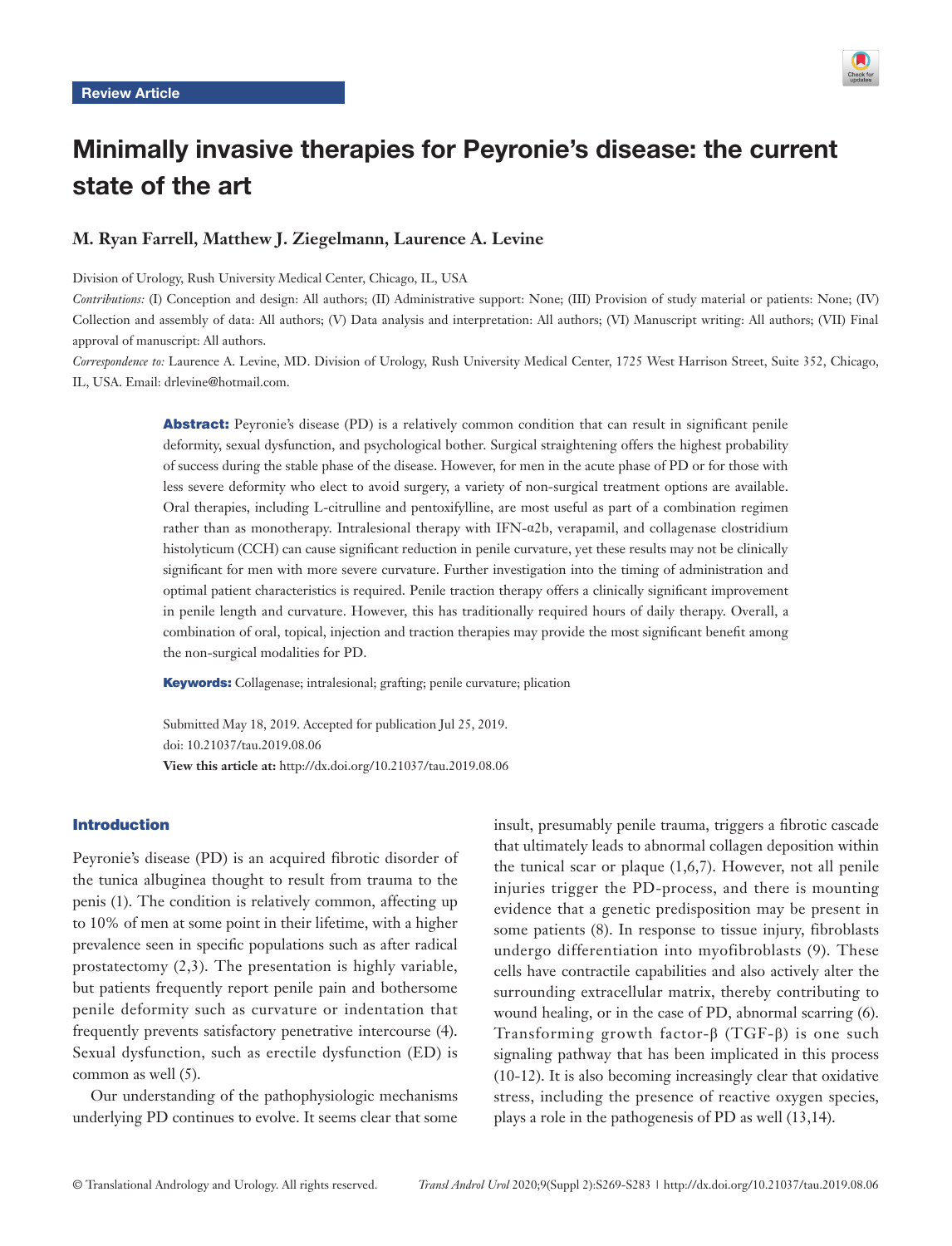Historically, it was thought that roughly half of all PD cases resolved spontaneously over time. However, it is now clear from several natural history studies that <15% of patients who present with acute-phase PD (within the first 3–12 months of symptom onset) experience deformity resolution in the absence of treatment (4,15). This may be of little clinical consequence in the setting of relatively mild deformity or in the patient who is not sexually active. However, for many patients, PD is a psychologically devastating disease process that can significantly impact emotional well-being for the patient and his partner (16).

Urologists have a multitude of treatment options in their armamentarium. To date, no intervention has higher success rates than surgical straightening, particularly for men who desire the most rapid return of a functionally straight erection capable of penetrative intercourse (17). Yet, many patients have less severe deformity or are not interested in surgical intervention. Moreover, surgery is contraindicated in early-phase PD due to the potential for disease progression during the first year of symptom onset (18). Here we provide a comprehensive review of non-surgical treatment options for PD.

# Oral therapy for PD

Oral agents fall into two general categories: anti-fibrotic and anti-oxidant medications. A 2015 survey revealed that over 80% of urologists preferred oral therapy for initial PD management (19). However, data to support their use is limited. The 2015 American Urological Association (AUA) PD Guideline recommended against many oral agents due to a lack of evidence, although anti-inflammatory medications can be used to address penile pain (20). Despite this, oral medications are attractive for many patients and providers due to their non-invasive nature, availability, and perceived lack of side effects. Also, patients may not be psychologically ready for intralesional injections or surgical straightening.

#### *Vitamin E*

Vitamin E consists of eight fat-soluble compounds (known as tocopherols and tocotrienols) that are commonly derived from vegetable oils (21). Vitamin E has anti-proliferative and antioxidant properties, making it an excellent candidate for a variety of medical conditions, including cancer (22). The proposed mechanism of action involves a decrease in collagen deposition secondary to free-radical scavenging (23). Due to

#### **S270** Farrell et al. Minimally invasive therapies for Peyronie's disease

the wide availability, low cost, and presumed minimal sideeffect profile, Vitamin E remains one of the most commonly prescribed oral agents and is used as first-line therapy by as many as 70–80% of surveyed urologists (19,24,25).

Vitamin E was first proposed for treating PD in 1949, and since that time, several studies of varying levels of evidence have been published (26). Overall the data is inconsistent due in large part to significant flaws in study design. Only a single randomized-placebo controlled trial is available. In 2007, Safarinejad and colleagues randomized patients to vitamin E and propionyl-L-carnitine separately or in combination or placebo for 6 months (27). At the end of the study period, there was no significant difference noted in penile pain or curvature improvement. Other studies have evaluated the combination of vitamin E with other therapies such as intralesional injections. For instance, Inal and colleagues reported similar improvements in objective and subjective outcomes in men with acute phase PD who were treated with intralesional interferon (IFN), vitamin E, or the combination (28). In contrast, Paulis and colleagues reported a significantly greater curvature reduction following treatment with combination verapamil + blueberries + propolis + topical diclofenac (VBPD) and vitamin E (12°) *vs.* VBPD without vitamin E (6°) (29). While a mean difference of 6° may reach statistical significance, this is unlikely to have a meaningful functional impact for most patients. Moreover, this small degree of improvement may be within the margin of error for inter and intra-observer variability.

#### *Carnitine*

Carnitine also possesses intrinsic anti-oxidant properties (30). L-carnitine was the subject of a single randomized, placebocontrolled trial by Safarinejad and colleagues (27). The authors randomized patients to vitamin E, propionyl-Lcarnitine, combination, or placebo groups. They found no significant differences in penile pain, curvature, or plaquesize between the groups after a 6-month treatment protocol. A comparative study from 2001 by Biagiotti and Cavallini randomized 48 patients with PD  $(2/3<sup>rd</sup>$  with chronic phase) to acetyl-L-carnitine *vs.* tamoxifen daily for 3 months (31). A significantly greater proportion of patients in the carnitine arm experienced pain resolution (92% *vs.* 50%). Moreover, there was a mean 7° decrease in penile curvature in the carnitine group, and only 2/24 (8%) experienced curvature progression. In contrast, 54% of patients in the tamoxifen group experienced curvature progression.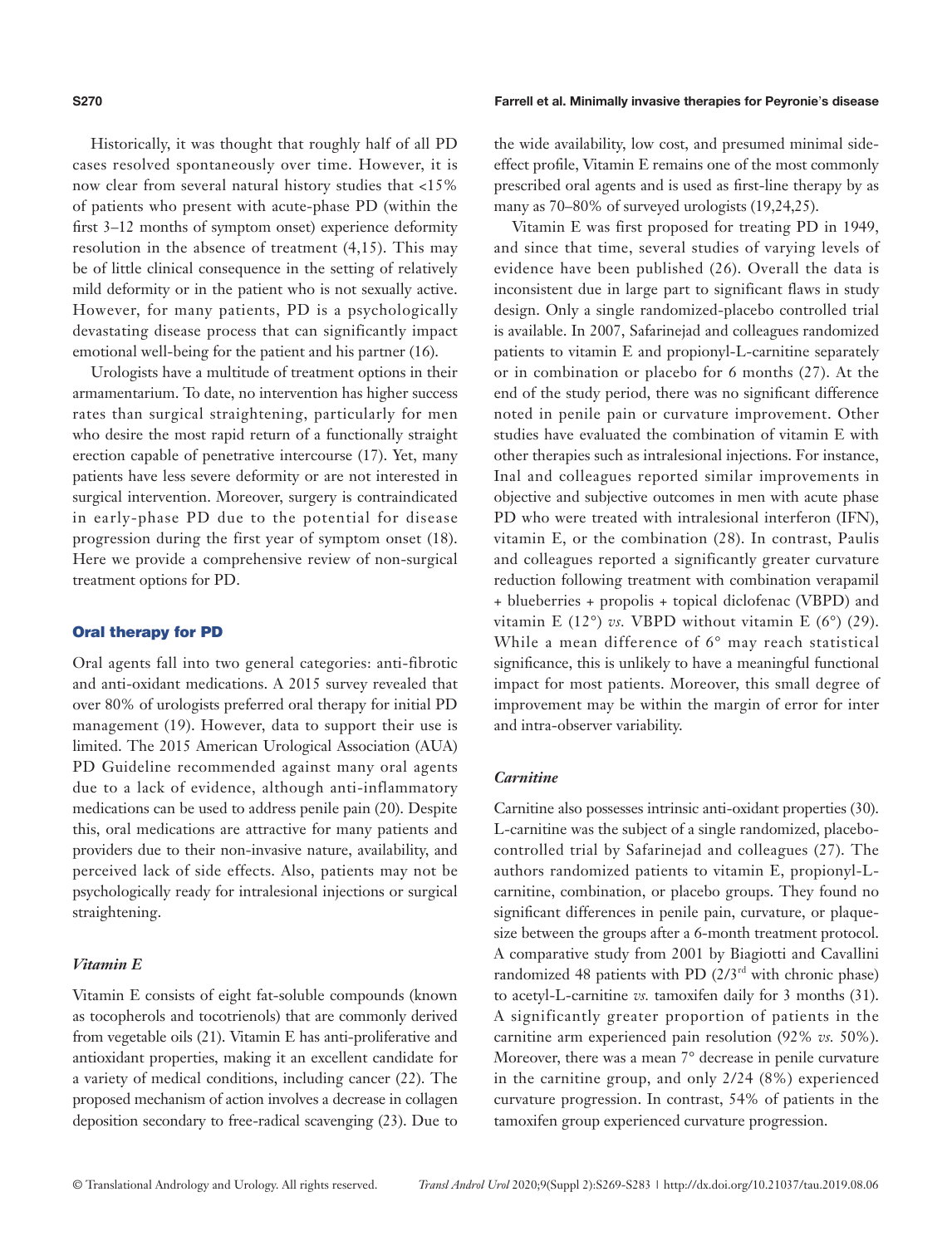#### *L-arginine and L-citrulline*

L-arginine is an amino acid and precursor to nitric oxide (NO), a potent vasodilator that acts at the level of cavernosal smooth muscle cells to induce erections (32). NO also has important antioxidant properties that make it an appropriate target candidate for PD-therapies (33). L-arginine, available as an over the counter supplement, has been the subject of few studies, and to date, there are no randomized controlled trials that support or refute its efficacy. However, there is some intriguing basic science evidence that L-arginine may positively impact PD-plaque. Valente and colleagues administered 2.25 g/kg/day into the drinking water of PD-model rats and found that plaque volumes decreased by 80–90% along with a decrease in the collagen/fibroblast ratio (34). When L-arginine was administered concurrently with sildenafil, a phosphodiesterase-5 inhibitor (PDE5I), a decrease in tunical collagen was seen along with increased levels of fibroblast apoptosis. L-arginine has also shown promise in combination with intralesional verapamil +/− penile traction therapy (PTT) although the direct impact of the L-arginine is unclear (35).

While there are rational physiologic mechanisms for using arginine to treat PD, oral arginine supplementation has several drawbacks. For instance, arginine undergoes extensive first-pass metabolism in the liver (approximately 40%), resulting in a lower available circulating concentration (36). Also, side effects, including gastrointestinal (GI) upset and diarrhea, limit use for some patients (37). Citrulline, when administered orally, is converted to arginine *in vivo* (38). Citrulline does not undergo first-pass metabolism, nor does it have the same propensity for GI-upset. Oral L-citrulline raises circulating L-arginine and NO concentrations and may be more bioefficient when compared to arginine supplementation itself (39,40). Thus, while supportive data remains sparse, L-arginine and L-citrulline may be considered as noninvasive treatment options, particularly in the setting of combination therapy with other non-surgical options during the active or "inflammatory" phase of PD (35).

#### *Pentoxifylline*

Pentoxifylline is a non-specific PDE-inhibitor that has been studied in a variety of conditions including PD (41). Shindel and colleagues showed that pentoxifylline inhibits fibroblast proliferation and attenuates transforming growth factor-β1 mediated elastogenesis and collagen deposition within human tunical PD cells (42,43). Several singlecenter retrospective series have been published. Smith and colleagues found that more than 90% of patients with calcified PD plaques who treated with Pentoxifylline had stability or even improvement in the degree of calcification compared with 44% in those who did not take pentoxifylline (44). These patients were also more likely to report subjective improvements (63% *vs.* 25%), although objective outcomes were not reported. In 2014, Alizadeh and colleagues found that 8/30 (27%) and 22/30 (73%) patients treated with oral pentoxifylline had reductions in penile curvature and penile pain, respectively (45). These results were similar to patients who received intralesional verapamil. In another study, intralesional pentoxifylline in combination with antioxidants and topical diclofenac (antiinflammatory) decreased mean penile curvature by 10° in men with acute phase PD (46). Thus, while there is ample basic science evidence, human clinical data is limited. In this setting, and based on the available literature, Pentoxifylline may be favored in combination with other non-surgical therapies such as PTT and intralesional injections (35).

#### *Potassium para-aminobenzoate (POTABA)*

POTABA inhibits fibroblast activity through increased monoamine oxidase activity. It has been used to treat PD and other conditions such as scleroderma dating back to the 1950s (47). In a retrospective review of 32 patients treated with POTABA for at least 3-months, penile curvature improved in 18/32 (56%) including complete resolution in 8/31 (26%) (48). A 2005 multi-center prospective placebocontrolled trial randomized 103 patients with a median PD duration of 6 months (acute phase) to POTABA *vs.* placebo for 12 months (49). There was no difference in the percentage of patients who experienced improvements in penile curvature (POTABA: 64% *vs.* Placebo: 59%; P=0.07), although patients in the placebo group were more likely to experience curvature progression (22% *vs.* 3%). A recent study found that 68% of patients treated with POTABA discontinued therapy citing side effects, lack of efficacy, and cost as determining factors (50). Side effects include GI upset, pruritus, fever, rash, and on rare-occasions even liver dysfunction (49-51). Moreover, POTABA is dosed 4-times daily, making it burdensome for patients. Given the lack of sound data to support clinically meaningful benefits, significant side effect profile, and dosing schedule, POTABA is rarely used to treat PD in the modern-era.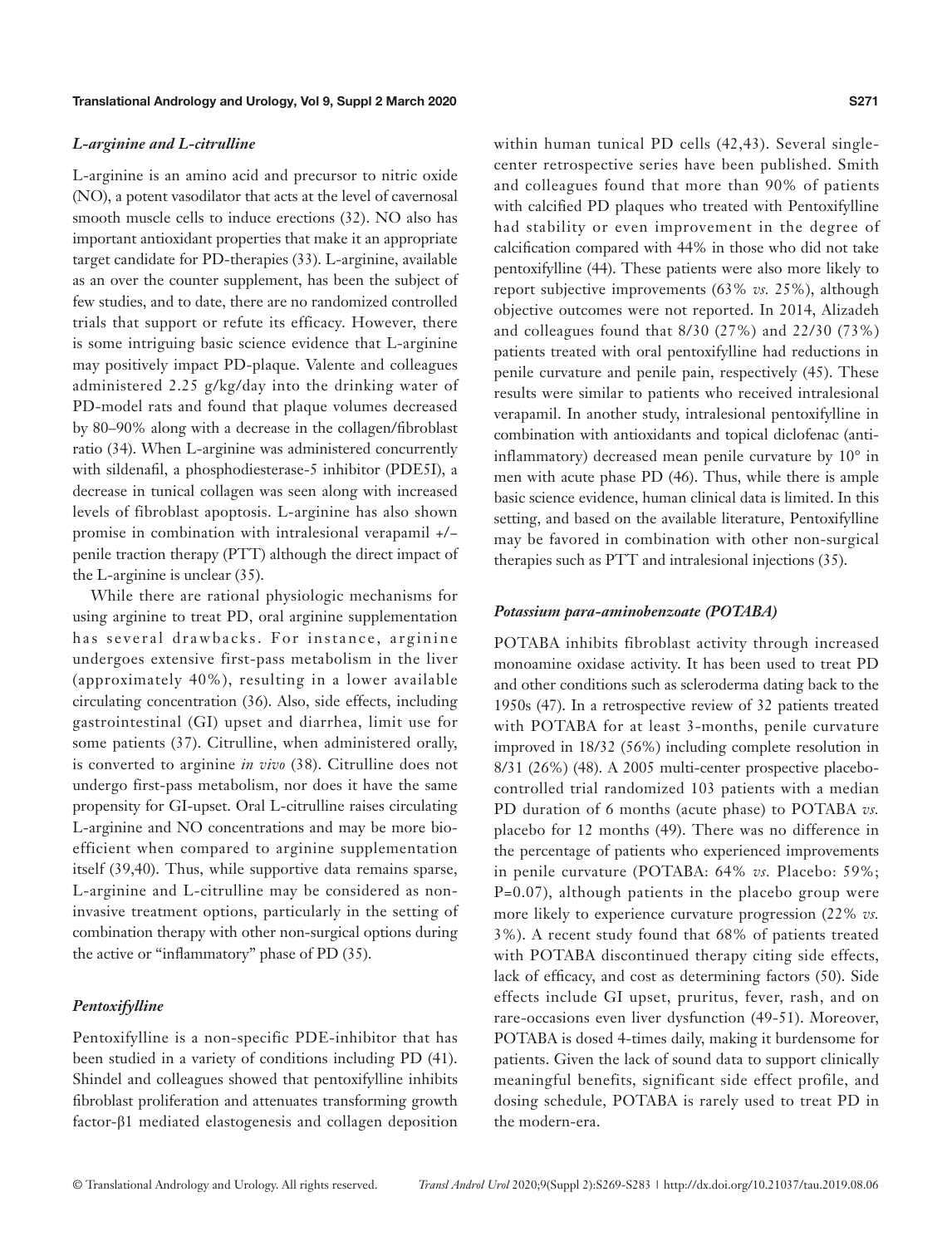### *Colchicine*

Colchicine, historically used to treat gouty diathesis, prevents mobilization of inflammatory mediators through microtubule inhibition. However, basic science work with a PD rat-model showed that colchicine also inhibits collagen deposition, thus providing a scientifically-sound rationale for using this agent to treat PD (52,53). One of the earliest studies to evaluate colchicine for PD was a pilot study of 24 patients (54). The authors found that penile curvature improved in 7/19 (37%), and pain relief was reported in 7/9 patients (78%). A subsequent series by Kadioglu and colleagues found that curvature improved in 30% and worsened in 22% of patients treated with colchicine in the acute phase of PD (55). Shorter disease duration, less severe curvature (<30°), and absence of vascular risk factors were associated with improved outcomes.

Prieto Castro and colleagues randomized a cohort of 45 patients with acute-phase PD (duration <6 months) and relatively mild curvature (<30°) to ibuprofen *vs.* colchicine and vitamin E for 6 months (56). The authors found that a significantly greater percentage of patients in the colchicine/vitamin E group reported improvements in penile curvature (48% *vs.* 18%), although the quantitative results were not reported. Another randomized, controlled trial comparing colchicine to placebo did not identify any significant differences in objective outcomes such as penile deformity between the treatment and control arms (57). This was true, regardless of the symptom severity. Thus, although retrospective data is mixed, the strongest data does not support a beneficial effect on objective outcomes with colchicine as monotherapy for PD. Importantly, the most common side effects reported with colchicine include GI upset and diarrhea, but severe events, including myelosuppression and even neuromuscular toxicity, have been encountered (58).

# *Tamoxifen*

Tamoxifen, a selective-estrogen receptor modulator, downregulates TGF-β mediated signaling in myofibroblasts, an important component of the presumed pathophysiology underlying PD (59). Very few studies have evaluated tamoxifen in the context of PD. In one of the earliest published trials, Ralph and colleagues found that pain improved in 80% of patients treated with tamoxifen, and penile deformity improved in 35% (60). Teloken and colleagues randomized 25 patients to tamoxifen *vs.* placebo

#### **S272** Farrell et al. Minimally invasive therapies for Peyronie's disease

for 3 months. There was no significant difference in painimprovement or objective outcomes, including penile curvature between the treatment and control arms (61). Another study by Biagiotti and Cavallini found that oral L-citrulline more effectively reduced penile pain and prevented disease progression compared with tamoxifen (31). Given the relative paucity of available data, including the lack of efficacy seen in the only placebo-controlled trial, the AUA PD guideline panel recommends against tamoxifen as monotherapy (20). However, combination therapy with tamoxifen and PDE5Is may have a synergistic anti-fibrotic effect, thereby decreasing the presence of myofibroblast transformation and extracellular matrix production (62).

# *PDE5Is*

PDE5Is were first approved by the United States Food and Drug Administration to treat ED over two decades ago and remain the first-line therapy for ED in the absence of medical contraindications (63). Comorbid ED is present in 30–45% of patients with PD (4,5). Whether ED predisposes to PD, or the underlying tunical changes caused by PD prevent adequate rigidity and maintenance of erections, is still up for debate and is beyond the scope of the current review. Early concerns regarding exacerbation of penile deformity with PDE5Is have been debunked. A 2002 report from Levine and Latchemsetty found that >70% of PD patients with ED who utilized sildenafil reported satisfactory erectile function, and no one reported worsening deformity or pain (64). In addition to the beneficial effects on erectile function, it is becoming increasingly clear that PDE5Is possess intrinsic anti-fibrotic properties that may help to modulate the tunical fibrosis that occurs with PD (65). As has been previously discussed, NO is felt to possess inherent anti-fibrotic properties. PDE5Is prevent the degradation of cyclic guanosine monophosphate (cGMP) to GMP, thereby maintaining an increased level of circulating NO (63). Valente and colleagues found that daily sildenafil decreased the collagen/fibroblast ratio and induced apoptosis in a rat model (34). When human PD plaques were exposed to sildenafil and pentoxifylline (a non-specific PDE inhibitor), the authors also found a decrease in collagen and alpha smooth-muscle actin (a marker for myofibroblast activity). Ferrini and colleagues later showed that longterm vardenafil reduced PD collagen and the number of myofibroblasts in a PD-rat model (66).

To date, high-quality human data regarding PDE5I use in PD is lacking. Chung and colleagues evaluated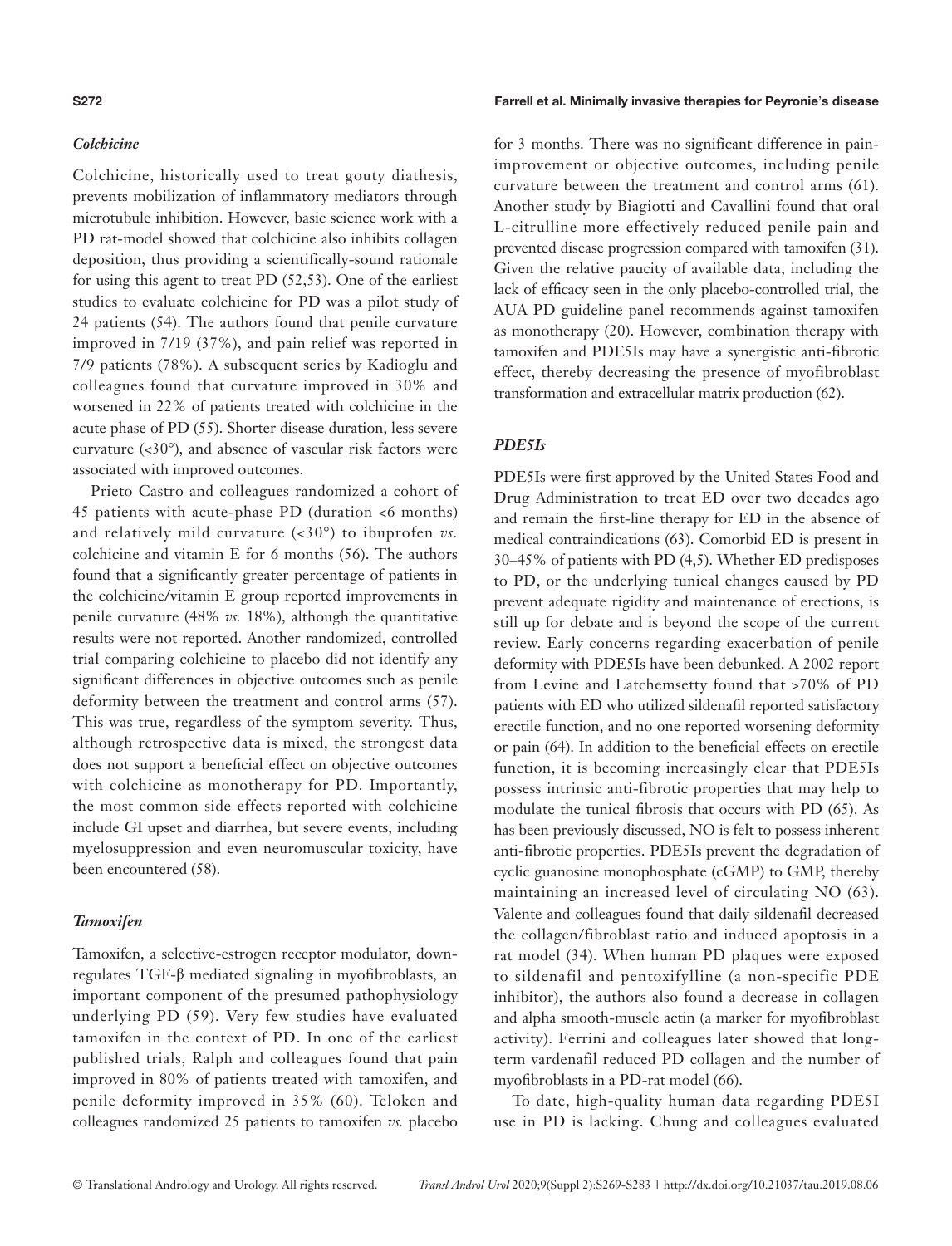outcomes in a cohort of 65 men with isolated penile septal scarring, including 35 who were treated with daily tadalafil (2.5 mg) (67). This therapy was well tolerated, and not surprisingly, there was a mean 7-point increase in the International Index of Erectile Function (IIEF)-5 score for the tadalafil group. Interestingly, on follow-up penile ultrasonography, resolution of the septal scar was seen in 24/35 patients (69%) who were treated with tadalafil, compared with 3/30 (10%) in the observation group. Improved outcomes with combination therapy using PDE5Is and extracorporeal shock wave therapy and collagenase clostridium histolyticum (CCH) have also been reported, although again it is not clear whether this is due to the antifibrotic properties of the drug or the beneficial impact on erectile function (68,69). Further work is needed, including randomized placebo-controlled trials, to evaluate the efficacy of using PDE5Is for outcomes specific to PD. In the meantime, in the absence of overt medical contraindications, PDE5I-use should be considered as a helpful adjunct for patients with PD, particularly in the presence of diminished erectile rigidity.

#### Topical therapy

One significant concern with oral medications is the ability to deliver the drug to the target tissues in a high enough quantity to exert their effects—particularly given the lack of significant vascularity within the plaque. Also, oral administration increases the risk of systemic side effects. For these reasons, several authors have explored the possibility of direct topical application.

#### *Verapamil*

Verapamil is a calcium-channel blocker that benefits wound healing (70). The proposed mechanism involves decreased proline incorporation within the extracellular matrix of the tunical scar, thereby promoting collagen breakdown (71,72). An industry-sponsored trial from 2007 randomized 57 patients to verapamil, trifluoperazine (calmodulin-blocker) and magnesium sulfate (weak calcium channel blocker) (73). At 3 months, all patients crossed over into the verapamil cohort. Ninety-four percent experienced subjective curvature improvements (mean improvement 61%) and erection quality improved as well. Unfortunately, objective outcomes were not reported. A subsequent report from Martin and colleagues showed that transdermal verapamil fails to accumulate in the target tunica albuginea, thereby weakening the hypothesis that local topical therapy has a meaningful effect on PD outcomes (74).

Electromotive drug administration (EMDA) involves the application of an electrical field to improve the delivery of medication to target tissues (75). This therapy has been extensively studied in the setting of intravesical chemotherapy administration for bladder malignancy. It has also been the subject of several reports within the PD literature. A 2003 study by Levine and colleagues found that 70% of tunical specimens contained measurable levels of verapamil after topical administration with EDMA. A subsequent randomized placebo-controlled study from the same center did not show a significant difference in outcomes, including objective curvature improvement (76). In contrast, Di Stasi and colleagues showed that EMDA with verapamil and dexamethasone improved penile curvature to a greater extent than the lidocaine control (77). EMDA of verapamil and dexamethasone may also decrease erectile pain compared to intralesional injection of verapamil plus dexamethasone (78). Due to the lack of strong data, including small sample sizes and lack of true placebo groups in most cases, further study is warranted (20). Notably, the therapy can be quite tedious, and due to the presence of other treatment options, this modality is rarely utilized in modern clinical practice.

# *H-100*

H-100 is a topical agent designed for treatment during the acute phase of PD. It consists of emu oil, a fatty acid rich transdermal carrier agent, as well as nicardipine and superoxide dismutase. Emu-oil is suggested to improve tissue penetration, theoretically increasing the local concentration of topical therapies (79). The dihydropyridine-type calcium channel blocker nicardipine reduces collagen production and glycosaminoglycan synthesis, while superoxide dismutase is an antioxidant that catalyzes the breakdown of free radicals that are present during an inflammatory process.

The pilot study on H-100 randomized 22 patients to treatment with H-100 or placebo for 3 months, followed by a 3-month cross-over phase (80). Notably, all patients were in the acute phase of PD (<12 months duration). At 6 months, the H-100 cohort experienced a significant improvement in stretched penile length (22.6%), reduction in mean curvature (40.8%), and decrease in mean pain level (85.7%). The placebo arm exhibited a 6.8% improvement in stretched penile length, but no differences were observed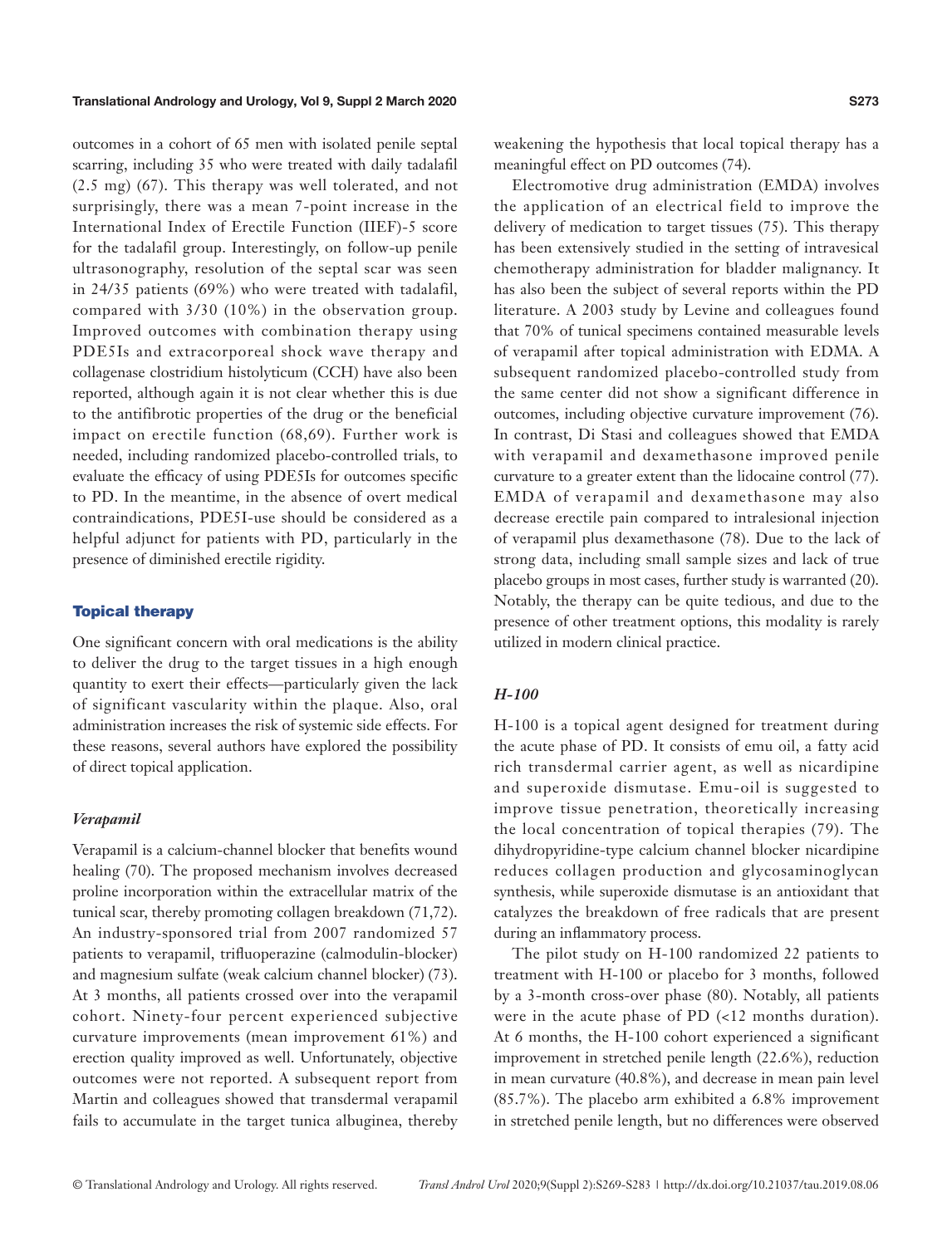in mean curvature or pain. Following the crossover period, patients initially in the placebo cohort showed significant improvement in stretched penile length (17.5%), mean curvature (37.1%), and decreased mean pain level (85.7%). H-100 was well tolerated with a self-limited rash observed in three patients. While interesting, these early findings will require further corroborating evidence before considering H-100 as first-line therapy for the acute phase of PD.

# Intralesional therapy

#### *IFN-α2b*

IFN are cytokines that have a wide array of medical applications. Specifically concerning PD, *in vivo* studies of Peyronie's plaque-derived fibroblasts treated with IFN-α2b resulted in a concentration-dependent inhibition of collagen production and fibroblast proliferation, while upregulating collagenase (81).

Human studies involving the intralesional injection of IFN-α2b in 19 men showed a statistically significant 12° improvement in curvature, along with a significant improvement in penile pain (82). A larger subsequent multiinstitutional study comparing IFN- $\alpha$ 2b (n=50) to saline  $(n=53)$  found a 13.5 $\degree$  improvement in curvature among the IFN- $\alpha$ 2b cohort, which was significantly greater than the placebo arm (83). Pain resolved following IFN-α2b in 67.7% of men. Trost and colleagues described a similar improvement in curvature of 5.9° to 11.7° depending on the severity of pre-treatment curvature (84). Hellstrom and colleagues also evaluated intralesional IFN-α2b for ventral plaques and found a 9.3° decrease in penile curvature, which was not significantly different from the 8.7° improvement observed for dorsal curvature (85). Nonetheless, for ventral plaques, tunica albuginea plication is notably more effective than IFN- $\alpha$ 2b (46° *vs.* 9.3° respectively) (86). Adverse effects with IFN-α2b frequently include fevers, chills, arthralgia, sinusitis, and minor penile ecchymosis—these are short-lived and were all managed with non-steroidal anti-inflammatory medications (83).

### *Verapamil*

Intralesional injection of verapamil has been shown to decrease plaque size, penile curvature, collagen and elastin levels in a rat model of PD (87). The earliest peerreviewed study of intralesional verapamil in humans involved 14 subjects. Patients were administered biweekly

#### **S274** Farrell et al. Minimally invasive therapies for Peyronie's disease

injections for 6 months with dose escalation up to 10 mg per injection. All subjects reported plaque softening and improvement in penile narrowing, while 43% noted curvature improvement (88). A follow-up study involved 38 men who completed the full treatment course of 10 mg intralesional injections every other week for a total of 12 injections. Pain resolved in 97%, while 76% had subjective improvement in curvature and 72% reported improvement in the ability to engage in penetrative intercourse. An objective decrease in curvature was seen in 54% (89). These results prompted a larger study of 140 men who also underwent intralesional injection of 10 mg of verapamil. Curvature decreased in 62% by a mean of 17°. Girth, rigidity distal to the plaque and sexual function improved in 83%, 80%, and 71% of men respectively (90). The above studies primarily involved a verapamil dose of 10 mg diluted in 10 mL of injectable solution. However, Cavallini and colleagues later found that 10 mg of verapamil in 20 mL of injectable solution was the optimal concentration to maximize improvements in penile curvature, plaque size, erectile function, and pain (91). Notably, several other studies have not found such robust outcomes with intralesional verapamil (92-94).

# *CCH*

In the early 1980s, Gelbard and colleagues found that purified clostridial collagenase was effective in degrading penile plaques in both *in vitro* and *in vivo* settings (95,96). Nearly three decades later, the Investigation for Maximal Peyronie's Reduction Efficacy and Safety Studies (IMPRESS) I and II trials were published (97). These were phase 3, randomized, placebo-controlled, double-blinded studies involving 417 and 415 subjects in each study, respectively. Patients were in the stable phase of the disease and underwent 4 treatment cycles separated by 6 weeks. Each cycle involved 2 injections (separated by 24–72 hours) of CCH (0.25 mL, 0.58 mg) via a single pass of a 27-gauge needle. Manual modeling was performed 24–72 hours after the second injection. Patients with ventral curvature and extensive plaque calcification were excluded.

Improvement in penile curvature was significantly greater among the CCH cohort relative to placebo [mean improvement 17° (34%) *vs.* 9.3° (18.2%) respectively]. Symptom bother score was also significantly improved following CCH. Side effects, including bruising and hematoma, were common, and there were 3 incidences of corporal rupture requiring surgical repair (97). Ultimately,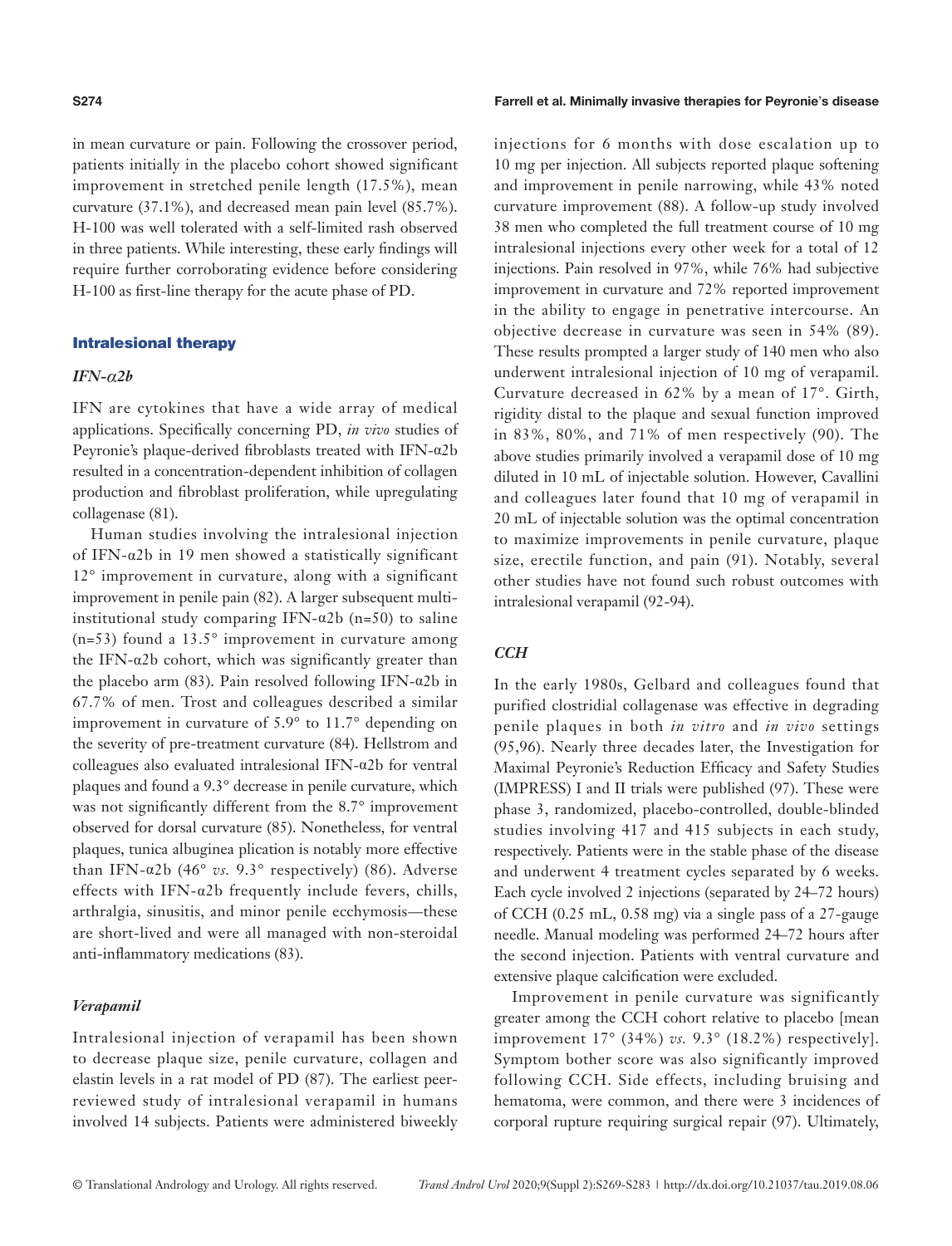the results of these trials led to the FDA approval of CCH in late 2013 for dorsal and dorsolateral curves measuring

30°–90° (98). Following FDA approval, a retrospective singleinstitution study noted a greater improvement in mean curvature of 23°, which represented a 38% overall improvement. Subjectively, 57% of men felt that surgery was no longer necessary after CCH injections, and 52% reported restored ability to participate in penetrative intercourse (99). This data has been corroborated by several post-approval studies as well (100,101). In contrast, a retrospective review at another high volume institution found less promising results, with a mean improvement in primary curvature of 5° (10% improvement) (102). Dissatisfaction was reported in 82% of patients, and tunical rupture occurred in 4%.

While CCH appears to be an effective treatment option, there are several issues to consider. First, there may be a discrepancy between subjective and objective findings, as the modest absolute improvement in curvature does not necessarily align with the high levels of patient satisfaction. Perhaps softening of the plaque allows for greater malleability of the erect penis allowing for improved penetrative ability or there may be a positive psychological effect of receiving non-surgical therapy for PD (103). Second, the proportion of men experiencing tunical rupture is a concern. A recent survey of Sexual Medicine Society of North America members that use CCH found that one in three members had at least one patient that experienced a tunical rupture (104). Management for this entity is unclear, and future study is needed to determine whether an intervention such as surgical repair is necessary. Finally, CCH is an expensive treatment modality. A cost analysis study showed that a course of CCH for moderate PD was \$25,856, which increased to \$26,375 for severe PD (105). This is over 8 times more expensive than penile plication. Given this notable cost, an abbreviated protocol of 3 injections involving 0.9 mg of CCH was introduced (106). The mean reduction in curvature was 17° (32%), which was comparable to the IMPRESS trials.

In summary, intralesional injections with agents such as IFN-α2b, verapamil, and CCH result in statistically significant improvements in penile curvature. Data suggests that IFN-α2b and verapamil may also improve penile pain (83,90). Although a statistically significant improvement in curvature has been consistently described with intralesional injections, a mean curvature reduction of <20° may not be considered clinically meaningful by many patients,

particularly those with more severe deformity. Moreover, the timing of administration (acute *vs.* chronic phase) and patient characteristics (calcification, direction of curvature, indentation deformity) that optimize outcomes remains unclear (107,108). Overall, surgical therapy may be more appropriate for men with chronic phase-PD who have more severe penile deformity (>60–90 degrees; indentation or hourglass with hinge) or in those men who desire the most rapid and reliable path to a functionally straight penis.

#### **Radiotherapy**

Superficial, low dose radiotherapy has been utilized for the treatment of PD. The proposed mechanism is an increase in NO synthase along with anti-inflammatory effects (109). However, radiotherapy also carries the risk of corporal fibrosis, as well as end-artery and nerve damage leading to ED (110). Evidence for the use of radiotherapy for PD is primarily based on case series with non-standardized protocols. A review by Mulhall and Hall suggested that radiotherapy may improve painful erections, but did not conclude that there was sufficient evidence to suggest improvement in curvature (111). Further reviews of the literature by Tsambarlis and Mulhall each concluded that the potential penile injury associated with radiotherapy outweighs any potential beneficial effect (103,111).

#### **Shockwave**

There are two proposed mechanisms by which shockwave therapy may provide benefit for patients with PD. First, the direct effect of shockwaves on the penile plaque may cause mechanical disruption, thereby inducing remodeling. Second, the inflammatory reaction that results from shockwave heat may recruit macrophages leading to plaque lysis (112). Multiple observational reports have suggested notable improvement in pain and sexual outcomes (via IIEF-5 questionnaires) with a decrease in plaque size and degree of curvature (113-118). However, the results of several randomized studies were not as encouraging. In these studies, a small number of patients were randomized to 4–6 weeks of shockwave therapy (n=16–51) *vs.* sham treatment (n=20–51). Improvement in curvature was minimal in the treatment arms (0.9°–9°) relative to the sham cohorts (1.1°–5.3°). Similarly, minimal improvements were found with shockwave therapy relative to sham treatments concerning pain (visual analog score pain decrease: 1.1–5.1 *vs.* 0.8–4.8) and sexual function (IIEF-5: 0.6–9.9 *vs.*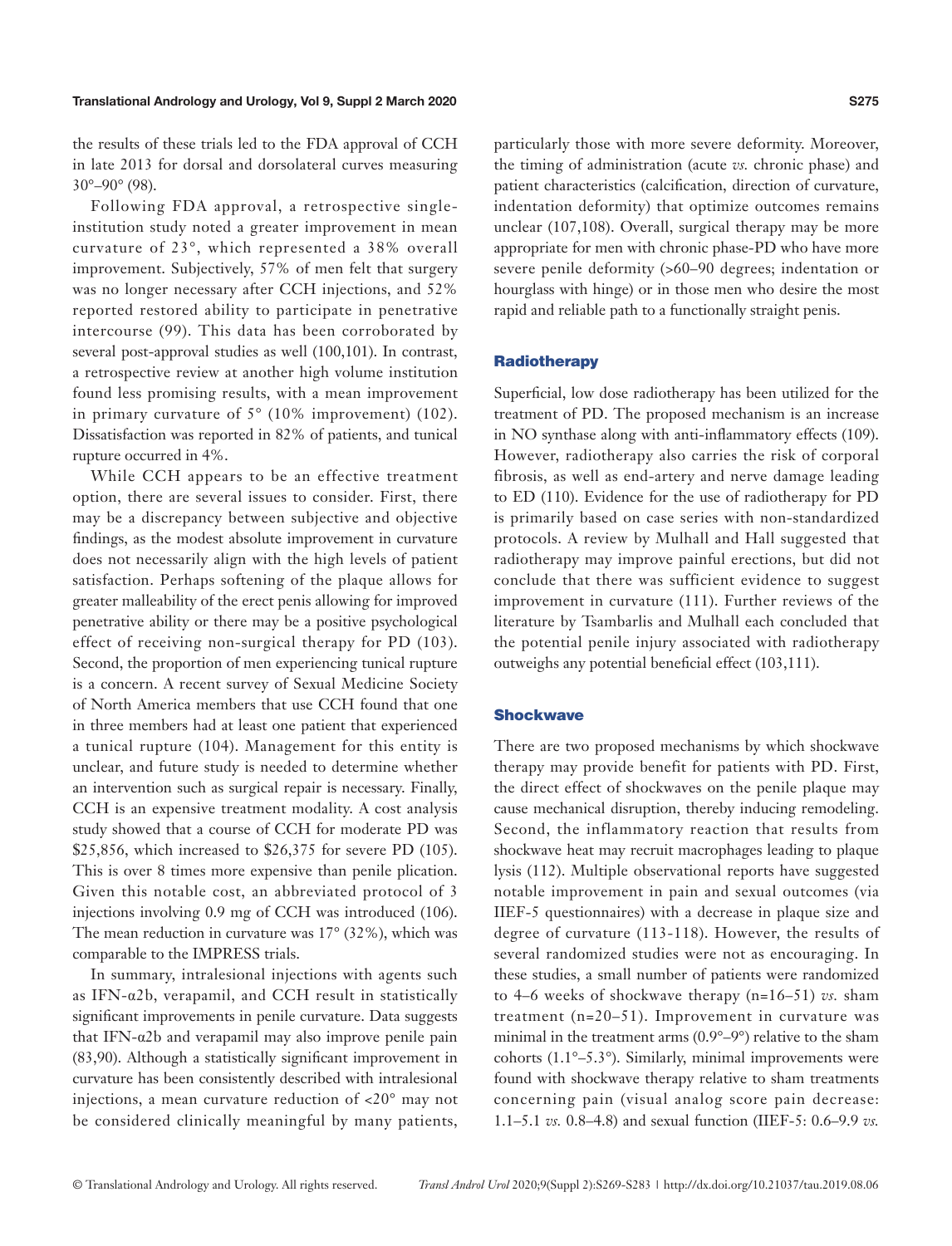# 0.1–6.2) respectively (68,119-121). The risks associated with shockwave are limited and include pain during treatment as well as self-limited local hematoma and skin petechiae (68,119,120).

The AUA and European Association of Urology guidelines conclude that shockwave therapy can be offered to aid in pain control after failure of oral antiinflammatory agents during the acute phase of PD, but has minimal benefit in the reduction of curvature or plaque size. Furthermore, the pain associated with the acute phase of PD improves spontaneously with time. Therefore, shockwave therapy may represent a costly therapy with limited benefit, and we do not recommend its use for the treatment of PD (20,112).

#### Vacuum erection devices (VEDs)

VEDs were initially introduced as a treatment for ED. However, the use of VEDs for PD is less well established. A study by Yuan and colleagues that investigated the molecular mechanisms of VED using a rat-model noted upregulation of alpha smooth muscle actin and endothelial NO synthase with downregulation of hypoxia-inducible factor 1-alpha, collagenase, and TGF-β (122). A further study utilizing a rat model for PD showed decreased TGF-β expression as well as a significant improvement in penile curvature following VED therapy (123). In humans, Raheem and colleagues reviewed 31 patients with a mean curvature of 48° that underwent 12 weeks of twice-daily VED therapy for 10 minutes per session (124). Curvature improvement of  $5^{\circ}-25^{\circ}$  was observed in 68% of men, while 10% experienced curvature progression. Subsequent surgical correction was required in 48%.

The potential for increased penile length with the use of VEDs has been demonstrated prior to inflatable penile prosthesis placement or in the early period following radical prostatectomy in an effort to limit penile length loss (125,126). However, among PD patients, there is no evidence for length restoration attributable to VED, and further studies are needed regarding the efficacy of VED for curvature improvement.

#### PTT

PTT refers to the application of mechanical force to the penis in order to induce changes at a cellular level. Chung and colleagues used a strained culture system of PD cells to model the effect of PTT on PD tunical tissue (127).

#### **S276** Farrell et al. Minimally invasive therapies for Peyronie's disease

PD cells that underwent traction forces had significantly increased matrix metalloproteinase-8 (MMP-8) expression, which is notable because MMP-8 is involved in collagen degradation. Furthermore, cytokines associated with inflammation and fibroblast replication, including αSMA, Hsp-47, and TGF-β1 were not upregulated.

One of the earliest published investigations of PTT for PD came from Levine and colleagues in 2008 (128). In this retrospective study, 10 men underwent traction therapy for a mean of 4.5 hours per day for 6 months. A 33% measured improvement in curvature (10°–45°) was observed. Additionally, there was an increase of flaccid stretched penile length by 0.5–2.0 cm, while girth increased by 0.5–1.0 cm. Hinge effect significantly improved or resolved in each of the 4 men who presented with penile instability.

A subsequent prospective study compared 55 patients in the acute phase that underwent traction therapy for 6 months to 41 patients that had no intervention (129). Men in the PTT cohort had a mean initial curve of 33°, which significantly improved by a mean of 20° at 9-month followup. Pain and erectile function also significantly improved with PTT. Further, penile plaques were no longer identified on ultrasound in 48% of patients.

A recent multi-center controlled study evaluated outcomes in a cohort of men with stable-phase PD who were randomly assigned to PTT with the Penimaster PRO (MSP Concept, Berlin, Germany) *vs.* no-traction for 12 weeks (130). Patients in the PTT group were instructed to utilize the device for 3–8 hours per day. The PTT cohort experienced a significant mean curvature reduction of 31.2° (41% improvement from baseline) and a length gain of 1.8 cm. There were no significant changes in the nonintervention cohort. Men who underwent PTT for >6 hours per day had a significantly greater improvement in curvature compared to those who utilized the device for <4 hours (51.4% *vs.* 28.8%). Mild adverse events occurred in 43% and included glans numbness and penile discomfort.

RestoreX, another novel PTT device, was also recently investigated in a randomized, controlled, single-blinded, intention-to-treat study (131). Men with PD (n=110, mean pre-intervention curvature 59.3°) were randomized to 30–90 minutes per day of PTT or no therapy in a 3:1 ratio, respectively. After 3 months, there were significant improvements over placebo with respect to curvature (−11.7°  $vs. +1.3°$ ) and length gain (1.5 *vs.* 0 cm). A benefit of this device may be the decreased duration of therapy per day, as studies on other PTT modalities have involved 3–8 hours of use per day. Given the non-invasive nature and lack of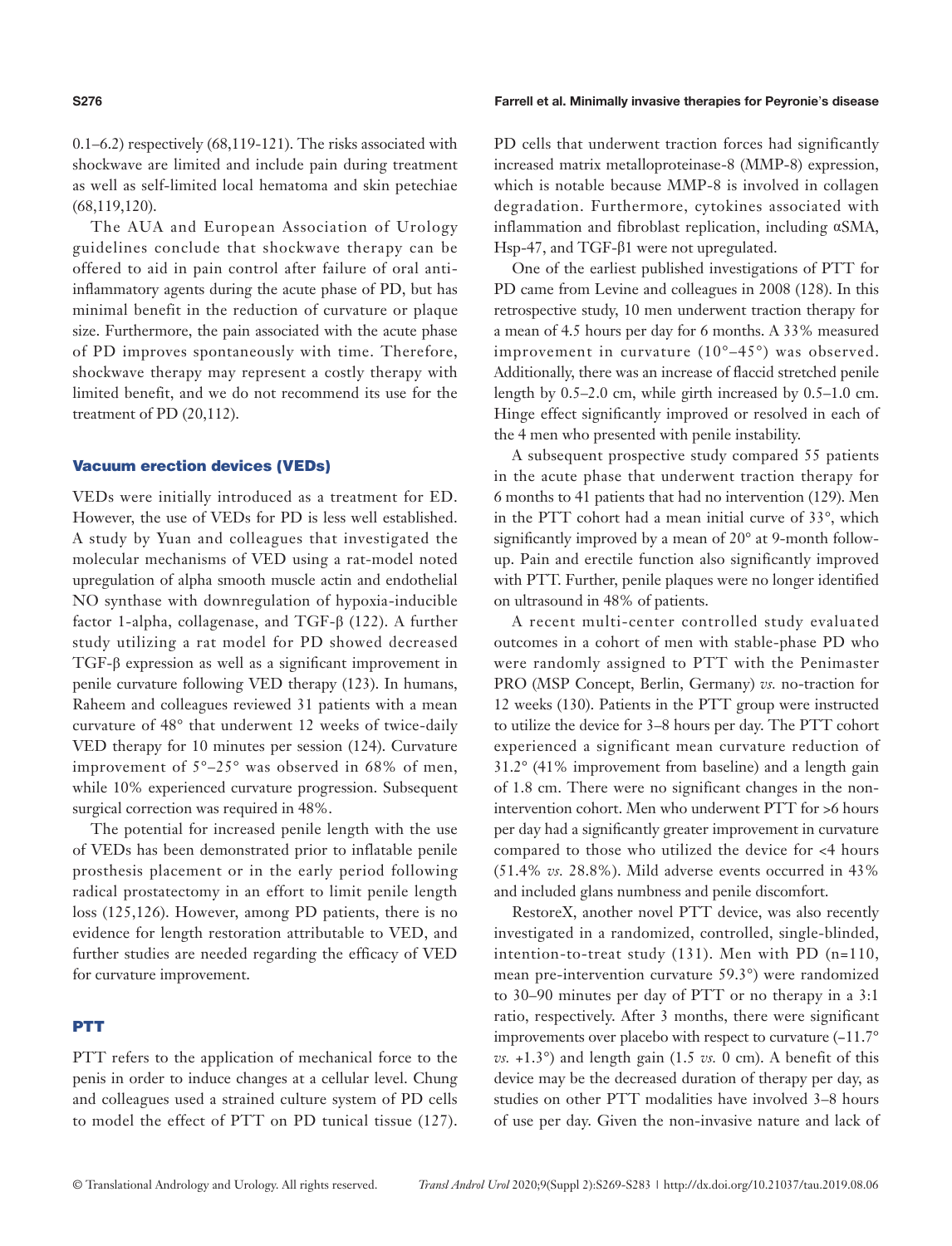significant side effects, PTT may be considered as firstline therapy for men with PD, particularly in those with concerns about penile length loss.

#### Combination therapy

It is possible that the greatest benefit to be experienced from minimally invasive management of PD lies in a combination of oral, topical, injection, and traction therapies. Abern and colleagues evaluated a combination of oral L-arginine, oral pentoxifylline, and intralesional verapamil injection with or without PTT (35). Mean decrease in curvature was 27° in the combination PTT cohort *vs.* 21° in the oral and injection therapy alone group. This was not significantly different, but it is worth noting that the duration of PTT was not controlled. When traction was used for  $>3$  hours per day, the PTT combination resulted in a mean penile length gain of 0.6 cm *vs.* a loss of 0.7 cm with oral and injection therapy. Yafi and colleagues similarly found that traction duration in excess of 3 hours per day resulted in better outcomes in mean utilizing combination therapy with PTT and IFNα2b (132). In contrast, Ziegelmann and colleagues did not identify any significant difference in curvature or length improvements in men utilizing PTT (mean 10 hours/week) concurrently with CCH (133). However, it should be noted that only 9% of patients consistently performed >3 hours/day of PTT, emphasizing the challenges associated with patient compliance.

Mechanical therapy has also been studied alongside CCH. Ralph and colleagues evaluated CCH and vacuum therapy with and without manual modeling (134). The mean change from baseline curvature was 23° in both cohorts—a result that may have been supplemented in both groups by vacuum therapy. Perhaps traction therapy may be considered in place of vacuum therapy for future research. Overall, these studies are small, and further investigation into combined therapeutic regimens is warranted.

### Stem cell therapy

Mesenchymal stem cells (MSC) have been suggested to limit fibrosis, which has prompted interest in evaluating their utility for the treatment of PD. Specifically, adipose-derived stem cells (ADSC), a subtype of MSC, have been studied in rat models of tunica albuginea fibrosis. The first study to evaluate MSC therapy in an animal model for PD involved injection of ADSCs into the tunica albuginea (135). Erectile function improved significantly, while type III collagen and elastin expression were inhibited. In a subsequent study by Gokce and colleagues, ADSCs with and without expression of human IFN-α2b were injected into the tunica albuginea of a rat model for PD (136). Erectile function was significantly improved and PD-like changes were attenuated both with and without IFN- $\alpha$ 2b. Despite these encouraging findings in animal models, evidence regarding stem cell therapy for PD in humans is lacking. Therefore, we do not currently recommend its use.

# **Conclusions**

A variety of non-surgical therapies have been offered for PD as surgery is contraindicated in the acute phase of PD (*Table 1*). Data on oral monotherapy does not show reliably effective results. Therefore, low cost and low-side effect profile oral therapies such as L-citrulline and pentoxifylline may be instead given as part of a combination regimen. Intralesional therapy with IFN-α2b, verapamil, and CCH are options for men in both the acute and chronic phases of the disease process as well. Mechanical therapy via PTT offers clinically significant changes in penile length and curvature; however, PTT traditionally requires a motivated patient who is committed to hours of daily therapy. Emerging data with the RestoreX device suggests that shorter duration therapy may still offer clinically meaningful results. The optimal minimally invasive therapy for PD likely involves a combination of non-surgical therapies. Further investigation into particular combination therapies, including oral anti-inflammatory agents, CCH, and PTT, may reveal a synergistic therapeutic effect. Nonetheless, surgery offers the highest success rates for men with chronic-phase PD who desire rapid return of a functionally straight erection.

#### Acknowledgments

*Funding:* None.

#### **Footnote**

*Provenance and Peer Review:* This article was commissioned by the Guest Editors (Larry I. Lipshultz, Alexander W. Pastuszak) for the focused issue "Contemporary Issues and Controversies in Men's Health" published in *Translational Andrology and Urology*. The article was sent for external peer review organized by the Guest Editors and the editorial office.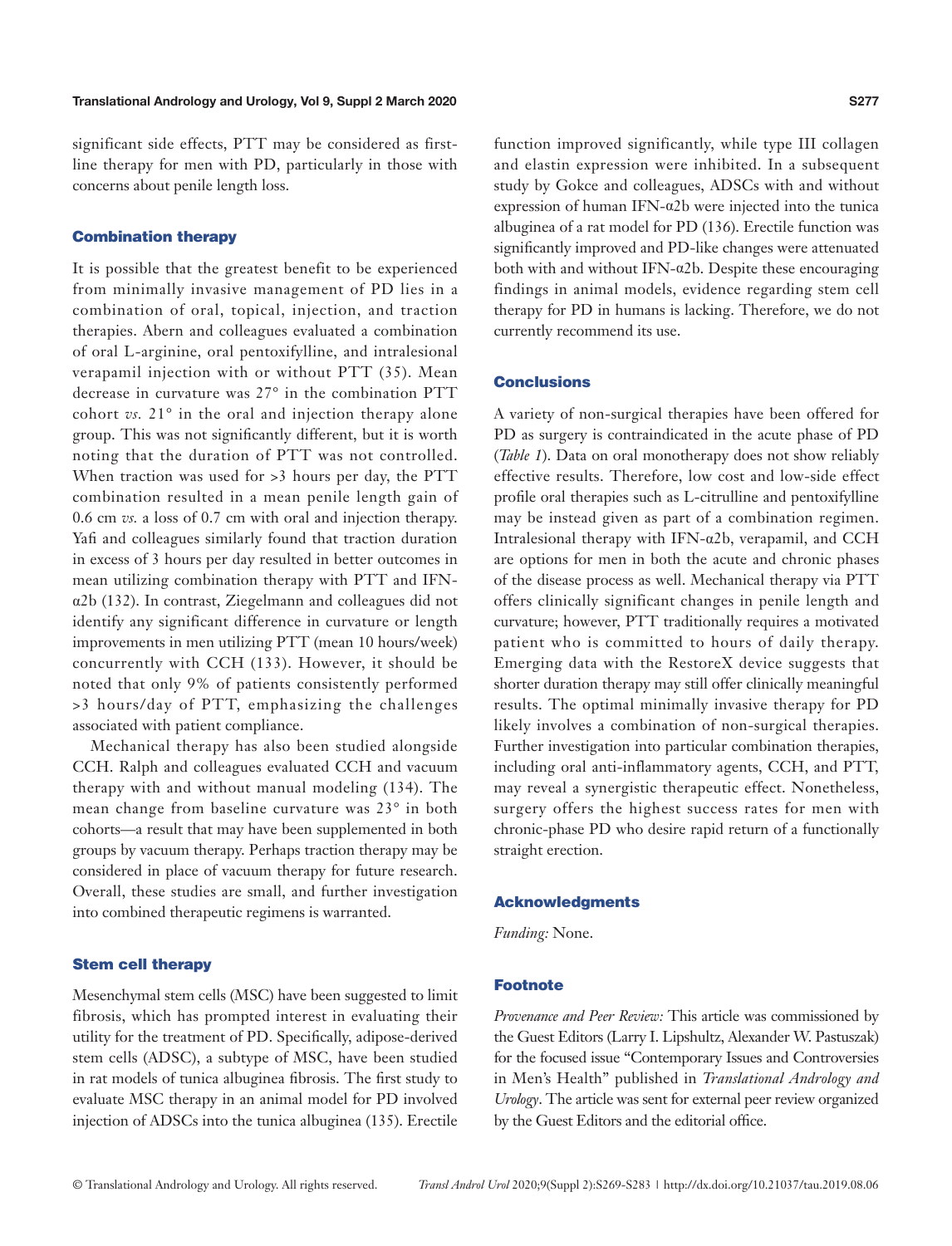| Route of administration | Modality                    | Author recommendation                                                                         |
|-------------------------|-----------------------------|-----------------------------------------------------------------------------------------------|
| Oral                    | Vitamin E                   | Not recommended                                                                               |
|                         | Carnitine                   | Not recommended                                                                               |
|                         | L-arginine and L-citrulline | Can be used during the acute phase as part of combination therapy                             |
|                         | Pentoxifylline              | Can be used during the acute phase as part of combination therapy                             |
|                         | <b>POTABA</b>               | Not recommended                                                                               |
|                         | Colchicine                  | Not recommended                                                                               |
|                         | Tamoxifen                   | Not recommended                                                                               |
|                         | PDE5I                       | Can be used for ED secondary to PD and as part of combination therapy                         |
| Topical                 | Verapamil +/- EMDA          | Not recommended                                                                               |
|                         | $H-100$                     | Can be used during the acute phase as part of combination therapy, the evidence<br>is limited |
| Intralesional           | IFN- $\alpha$ 2b            | Can be used as monotherapy or as part of combination therapy                                  |
|                         | Verapamil                   | Can be used as monotherapy or as part of combination therapy                                  |
|                         | <b>CCH</b>                  | Can be used as monotherapy or as part of combination therapy                                  |
|                         | Stem cell                   | Not recommended, further human studies required                                               |
| Mechanical              | Radiotherapy                | Not recommended                                                                               |
|                         | Shockwave                   | Not recommended                                                                               |
|                         | Vacuum erection devices     | Not recommended                                                                               |
|                         | Penile traction therapy     | Can be used as monotherapy or as part of combination therapy for the motivated<br>patient     |
| Combination therapy     |                             | Recommend use in the acute phase or for a patient who declines surgery in<br>chronic phase    |

**Table 1** Author recommendations for minimally invasive treatment modalities of PD

PD, Peyronie's disease; POTABA, potassium para-aminobenzoate; PDE5I, phosphodiesterase-5 inhibitor; EMDA, electromotive drug administration; IFN, interferon; CCH, collagenase clostridium histolyticum.

*Conflicts of Interest:* The focused issue "Contemporary Issues and Controversies in Men's Health" was commissioned by the editorial office without any funding or sponsorship. LA Levine is a speaker for Abbvie and Endo, speaker and consultant for Boston Scientific and Coloplast and officer for Absorption Pharmaceuticals. The other authors have no conflicts of interest to declare.

*Ethical Statement:* The authors are accountable for all aspects of the work in ensuring that questions related to the accuracy or integrity of any part of the work are appropriately investigated and resolved.

*Open Access Statement:* This is an Open Access article distributed in accordance with the Creative Commons

Attribution-NonCommercial-NoDerivs 4.0 International License (CC BY-NC-ND 4.0), which permits the noncommercial replication and distribution of the article with the strict proviso that no changes or edits are made and the original work is properly cited (including links to both the formal publication through the relevant DOI and the license). See: https://creativecommons.org/licenses/by-nc-nd/4.0/.

# **References**

- 1. Devine CJ Jr, Somers KD, Jordan SG, et al. Proposal: trauma as the cause of the Peyronie's lesion. J Urol 1997;157:285-90.
- 2. Tal R, Heck M, Teloken P, et al. Peyronie's disease following radical prostatectomy: incidence and predictors.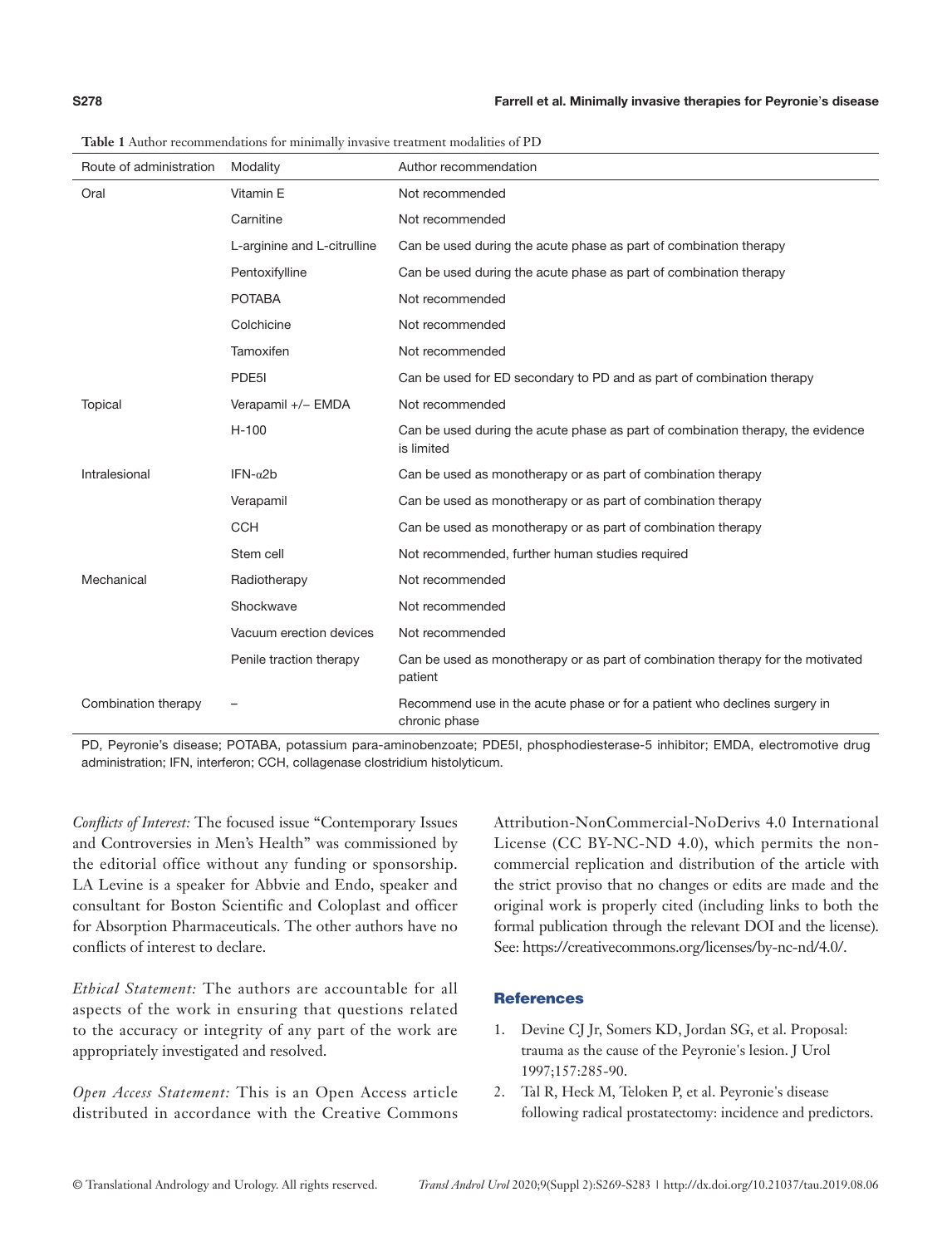J Sex Med 2010;7:1254-61.

- 3. Mulhall JP, Creech SD, Boorjian SA, et al. Subjective and objective analysis of the prevalence of Peyronie's disease in a population of men presenting for prostate cancer screening. J Urol 2004;171:2350-3.
- 4. Mulhall JP, Schiff J, Guhring P. An analysis of the natural history of Peyronie's disease. J Urol 2006;175:2115-8; discussion 2118.
- 5. Burri A, Porst H. The relationship between penile deformity, age, psychological bother, and erectile dysfunction in a sample of men with Peyronie's Disease (PD). Int J Impot Res 2018;30:171-8.
- 6. Milenkovic U, Ilg MM, Cellek S, et al. Pathophysiology and Future Therapeutic Perspectives for Resolving Fibrosis in Peyronie's Disease. Sex Med Rev 2019. [Epub ahead of print].
- 7. Zargooshi J. Trauma as the cause of Peyronie's disease: penile fracture as a model of trauma. J Urol 2004;172:186-8.
- 8. Herati AS, Pastuszak AW. The Genetic Basis of Peyronie Disease: A Review. Sex Med Rev 2016;4:85-94.
- 9. Sun YB, Qu X, Caruana G, et al. The origin of renal fibroblasts/myofibroblasts and the signals that trigger fibrosis. Differentiation 2016;92:102-7.
- 10. Haag SM, Hauck EW, Szardening-Kirchner C, et al. Alterations in the transforming growth factor (TGF) beta pathway as a potential factor in the pathogenesis of Peyronie's disease. Eur Urol 2007;51:255-61.
- 11. El-Sakka AI, Hassoba HM, Pillarisetty RJ, et al. Peyronie's disease is associated with an increase in transforming growth factor-beta protein expression. J Urol 1997;158:1391-4.
- 12. Mateus M, Ilg MM, Stebbeds WJ, et al. Understanding the Role of Adenosine Receptors in the Myofibroblast Transformation in Peyronie's Disease. J Sex Med 2018;15:947-57.
- 13. Vernet D, Ferrini MG, Valente EG, et al. Effect of nitric oxide on the differentiation of fibroblasts into myofibroblasts in the Peyronie's fibrotic plaque and in its rat model. Nitric Oxide 2002;7:262-76.
- 14. Paulis G, Romano G, Paulis L, et al. Recent Pathophysiological Aspects of Peyronie's Disease: Role of Free Radicals, Rationale, and Therapeutic Implications for Antioxidant Treatment-Literature Review. Adv Urol 2017;2017:4653512.
- 15. Gelbard MK, Dorey F, James K. The natural history of Peyronie's disease. J Urol 1990;144:1376-9.
- 16. Terrier JE, Nelson CJ. Psychological aspects of Peyronie's disease. Transl Androl Urol 2016;5:290-5.
- 17. Yafi FA, Diao L, DeLay KJ, et al. Multi-institutional

Prospective Analysis of Intralesional Injection of Collagenase Clostridium Histolyticum, Tunical Plication, and Partial Plaque Excision and Grafting for the Management of Peyronie's Disease. Urology 2018;120:138-42.

- 18. Brimley SC, Yafi FA, Greenberg J, et al. Review of Management Options for Active-Phase Peyronie's Disease. Sex Med Rev 2019;7:329-37.
- 19. Sullivan J, Moskovic D, Nelson C, et al. Peyronie's disease: urologist's knowledge base and practice patterns. Andrology 2015;3:260-4.
- 20. Nehra A, Alterowitz R, Culkin DJ, et al. Peyronie's Disease: AUA Guideline. J Urol 2015;194:745-53.
- 21. Szymanska R, Nowicka B, Kruk J. Vitamin E Occurrence, Biosynthesis by Plants and Functions in Human Nutrition. Mini Rev Med Chem 2017;17:1039-52.
- 22. Jiang Q. Natural Forms of Vitamin E as Effective Agents for Cancer Prevention and Therapy. Adv Nutr 2017;8:850-67.
- 23. Sikka SC, Hellstrom WJ. Role of oxidative stress and antioxidants in Peyronie's disease. Int J Impot Res 2002;14:353-60.
- 24. Ko YH, Moon KH, Lee SW, et al. Urologists' Perceptions and Practice Patterns in Peyronie's Disease: A Korean Nationwide Survey Including Patient Satisfaction. Korean J Urol 2014;55:57-63.
- 25. Shindel AW, Bullock TL, Brandes S. Urologist practice patterns in the management of Peyronie's disease: a nationwide survey. J Sex Med 2008;5:954-64.
- 26. Scardino PL, Scott WW. The use of tocopherols in the treatment of peyronie's disease. Ann N Y Acad Sci 1949;52:390-6.
- 27. Safarinejad MR, Hosseini SY, Kolahi AA. Comparison of vitamin E and propionyl-L-carnitine, separately or in combination, in patients with early chronic Peyronie's disease: a double-blind, placebo controlled, randomized study. J Urol 2007;178:1398-403; discussion 1403.
- 28. Inal T, Tokatli Z, Akand M, et al. Effect of intralesional interferon-alpha 2b combined with oral vitamin E for treatment of early stage Peyronie's disease: a randomized and prospective study. Urology 2006;67:1038-42.
- 29. Paulis G, Brancato T, D'Ascenzo R, et al. Efficacy of vitamin E in the conservative treatment of Peyronie's disease: legend or reality? A controlled study of 70 cases. Andrology 2013;1:120-8.
- 30. Vacante F, Senesi P, Montesano A, et al. L-Carnitine: An Antioxidant Remedy for the Survival of Cardiomyocytes under Hyperglycemic Condition. J Diabetes Res 2018;2018:4028297.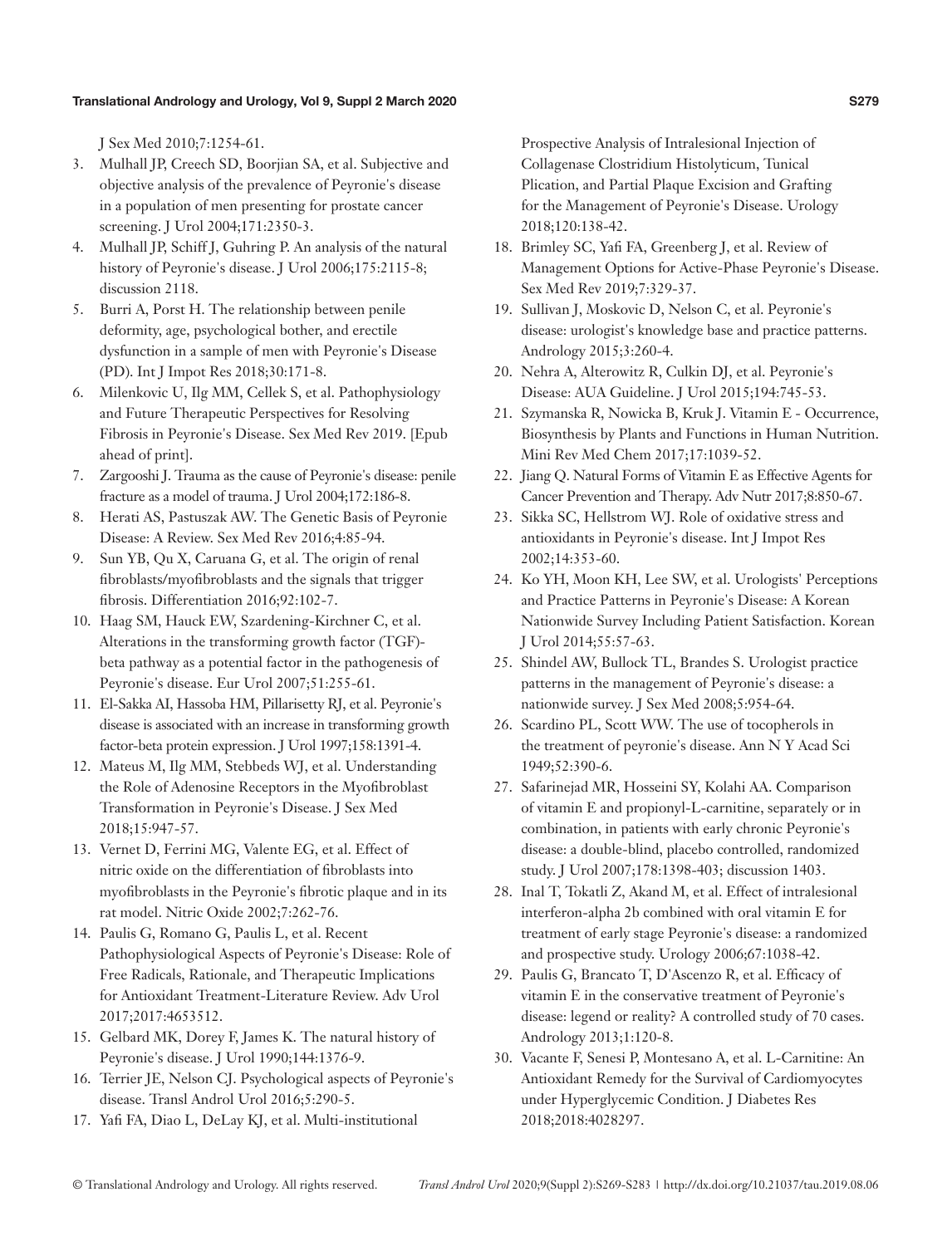#### **S280** Farrell et al. Minimally invasive therapies for Peyronie's disease

- 31. Biagiotti G, Cavallini G. Acetyl-L-carnitine vs tamoxifen in the oral therapy of Peyronie's disease: a preliminary report. BJU Int 2001;88:63-7.
- 32. Barassi A, Corsi Romanelli MM, Pezzilli R, et al. Levels of l-arginine and l-citrulline in patients with erectile dysfunction of different etiology. Andrology 2017;5:256-61.
- 33. Paulis G, Brancato T. Inflammatory mechanisms and oxidative stress in Peyronie's disease: therapeutic "rationale" and related emerging treatment strategies. Inflamm Allergy Drug Targets 2012;11:48-57.
- 34. Valente EG, Vernet D, Ferrini MG, et al. L-arginine and phosphodiesterase (PDE) inhibitors counteract fibrosis in the Peyronie's fibrotic plaque and related fibroblast cultures. Nitric Oxide 2003;9:229-44.
- 35. Abern MR, Larsen S, Levine LA. Combination of penile traction, intralesional verapamil, and oral therapies for Peyronie's disease. J Sex Med 2012;9:288-95.
- 36. Castillo L, Chapman TE, Yu YM, et al. Dietary arginine uptake by the splanchnic region in adult humans. Am J Physiol 1993;265:E532-9.
- 37. Grimble GK. Adverse gastrointestinal effects of arginine and related amino acids. J Nutr 2007;137:1693S-1701S
- 38. Windmueller HG, Spaeth AE. Source and fate of circulating citrulline. Am J Physiol 1981;241:E473-80.
- 39. Schwedhelm E, Maas R, Freese R, et al. Pharmacokinetic and pharmacodynamic properties of oral L-citrulline and L-arginine: impact on nitric oxide metabolism. Br J Clin Pharmacol 2008;65:51-9.
- 40. Agarwal U, Didelija IC, Yuan Y, et al. Supplemental Citrulline Is More Efficient Than Arginine in Increasing Systemic Arginine Availability in Mice. J Nutr 2017;147:596-602.
- 41. Brant WO, Dean RC, Lue TF. Treatment of Peyronie's disease with oral pentoxifylline. Nat Clin Pract Urol 2006;3:111-5; quiz 116.
- 42. Shindel AW, Lin G, Ning H, et al. Pentoxifylline attenuates transforming growth factor-beta1-stimulated collagen deposition and elastogenesis in human tunica albuginea-derived fibroblasts part 1: impact on extracellular matrix. J Sex Med 2010;7:2077-85.
- 43. Lin G, Shindel AW, Banie L, et al. Pentoxifylline attenuates transforming growth factor-beta1-stimulated elastogenesis in human tunica albuginea-derived fibroblasts part 2: Interference in a TGF-beta1/Smad-dependent mechanism and downregulation of AAT1. J Sex Med 2010;7:1787-97.
- 44. Smith JF, Shindel AW, Huang YC, et al. Pentoxifylline treatment and penile calcifications in men with Peyronie's

disease. Asian J Androl 2011;13:322-5.

- 45. Alizadeh M, Karimi F, Fallah MR. Evaluation of verapamil efficacy in Peyronie's disease comparing with pentoxifylline. Glob J Health Sci 2014;6:23-30.
- 46. Paulis G, Barletta D, Turchi P, et al. Efficacy and safety evaluation of pentoxifylline associated with other antioxidants in medical treatment of Peyronie's disease: a case-control study. Res Rep Urol 2015;8:1-10.
- 47. Zarafonetis CJ, Horrax TM. Treatment of Peyronie's disease with potassium para-aminobenzoate (potaba). J Urol 1959;81:770-2.
- 48. Carson CC. Potassium para-aminobenzoate for the treatment of Peyronie's disease: is it effective? Tech Urol 1997;3:135-9.
- 49. Weidner W, Hauck EW, Schnitker J. Potassium paraaminobenzoate (POTABA) in the treatment of Peyronie's disease: a prospective, placebo-controlled, randomized study. Eur Urol 2005;47:530-5; discussion 535-6.
- 50. Park TY, Jeong HG, Park JJ, et al. The Efficacy of Medical Treatment of Peyronie's Disease: Potassium Para-Aminobenzoate Monotherapy vs. Combination Therapy with Tamoxifen, L-Carnitine, and Phosphodiesterase Type 5 Inhibitor. World J Mens Health 2016;34:40-6.
- 51. Al Attar L, Kilgore W. Rare Incidence of Acute Liver Injury with Potassium Para-Aminobenzoate Introduction. Case Rep Gastroenterol 2018;12:230-3.
- 52. Dominguez-Malagon HR, Alfeiran-Ruiz A, Chavarria-Xicotencatl P, et al. Clinical and cellular effects of colchicine in fibromatosis. Cancer 1992;69:2478-83.
- 53. El-Sakka AI, Bakircioglu ME, Bhatnagar RS, et al. The effects of colchicine on a Peyronie's-like condition in an animal model. J Urol 1999;161:1980-3.
- 54. Akkus E, Carrier S, Rehman J, et al. Is colchicine effective in Peyronie's disease? A pilot study. Urology 1994;44:291-5.
- 55. Kadioglu A, Tefekli A, Koksal T, et al. Treatment of Peyronie's disease with oral colchicine: long-term results and predictive parameters of successful outcome. Int J Impot Res 2000;12:169-75.
- 56. Prieto Castro RM, Leva Vallejo ME, Regueiro Lopez JC, et al. Combined treatment with vitamin E and colchicine in the early stages of Peyronie's disease. BJU Int 2003;91:522-4.
- 57. Safarinejad MR. Therapeutic effects of colchicine in the management of Peyronie's disease: a randomized double-blind, placebo-controlled study. Int J Impot Res 2004;16:238-43.
- 58. Cocco G, Chu DC, Pandolfi S. Colchicine in clinical medicine. A guide for internists. Eur J Intern Med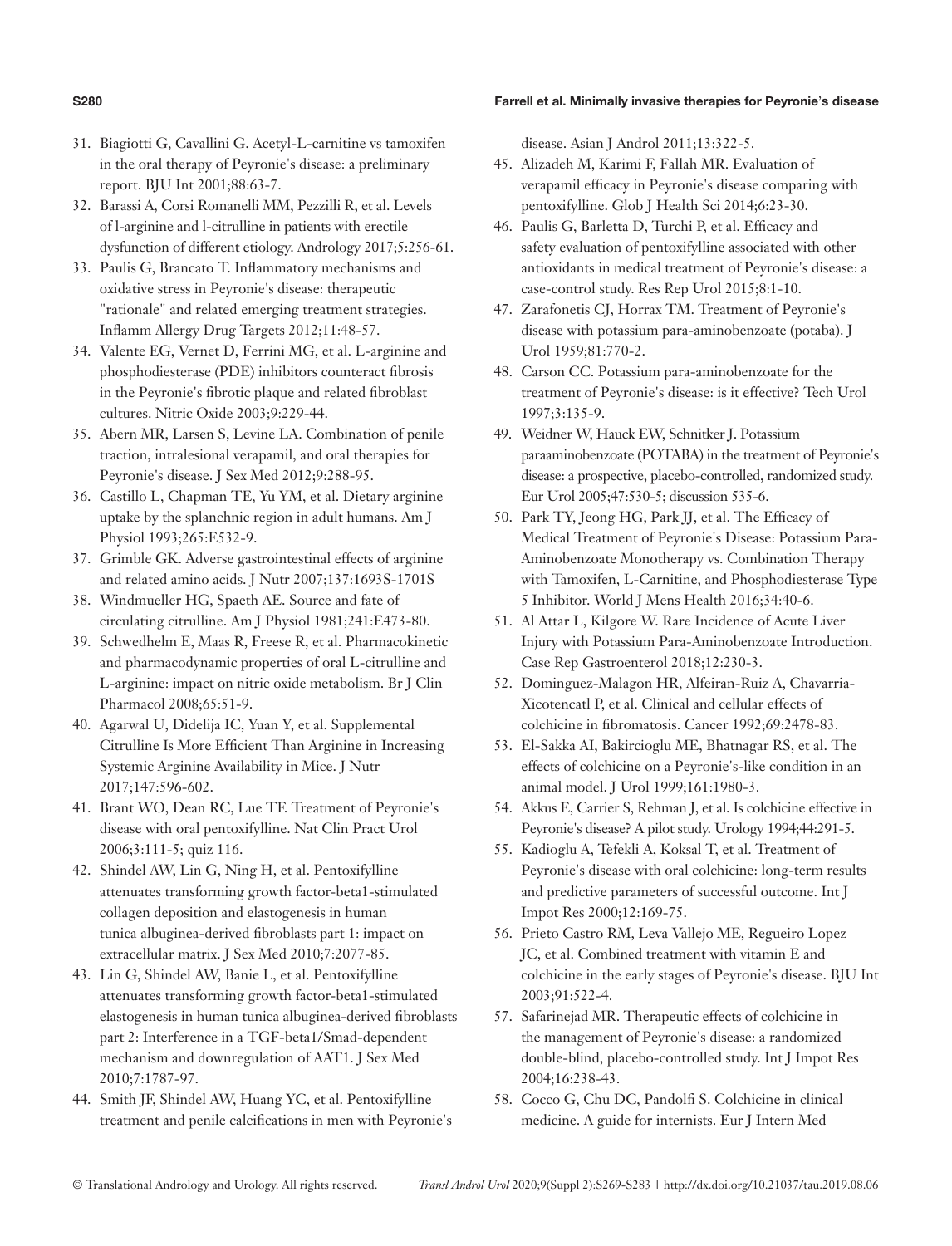2010;21:503-8.

- 59. Carthy JM, Sundqvist A, Heldin A, et al. Tamoxifen Inhibits TGF-beta-Mediated Activation of Myofibroblasts by Blocking Non-Smad Signaling Through ERK1/2. J Cell Physiol 2015;230:3084-92.
- 60. Ralph DJ, Brooks MD, Bottazzo GF, et al. The treatment of Peyronie's disease with tamoxifen. Br J Urol 1992;70:648-51.
- 61. Teloken C, Rhoden EL, Grazziotin TM, et al. Tamoxifen versus placebo in the treatment of Peyronie's disease. J Urol 1999;162:2003-5.
- 62. Ilg MM, Mateus M, Stebbeds WJ, et al. Antifibrotic Synergy Between Phosphodiesterase Type 5 Inhibitors and Selective Oestrogen Receptor Modulators in Peyronie's Disease Models. Eur Urol 2019;75:329-40.
- 63. Goldstein I, Burnett AL, Rosen RC, et al. The Serendipitous Story of Sildenafil: An Unexpected Oral Therapy for Erectile Dysfunction. Sex Med Rev 2019;7:115-28.
- 64. Levine LA, Latchamsetty KC. Treatment of erectile dysfunction in patients with Peyronie's disease using sildenafil citrate. Int J Impot Res 2002;14:478-82.
- 65. Gonzalez-Cadavid NF, Rajfer J. Treatment of Peyronie's disease with PDE5 inhibitors: an antifibrotic strategy. Nat Rev Urol 2010;7:215-21.
- 66. Ferrini MG, Kovanecz I, Nolazco G, et al. Effects of longterm vardenafil treatment on the development of fibrotic plaques in a rat model of Peyronie's disease. BJU Int 2006;97:625-33.
- 67. Chung E, Deyoung L, Brock GB. The role of PDE5 inhibitors in penile septal scar remodeling: assessment of clinical and radiological outcomes. J Sex Med 2011;8:1472-7.
- 68. Palmieri A, Imbimbo C, Creta M, et al. Tadalafil once daily and extracorporeal shock wave therapy in the management of patients with Peyronie's disease and erectile dysfunction: results from a prospective randomized trial. Int J Androl 2012;35:190-5.
- 69. Cocci A, Cito G, Urzi D, et al. Sildenafil 25 mg ODT + Collagenase Clostridium hystoliticum vs Collagenase Clostridium hystoliticum Alone for the Management of Peyronie's Disease: A Matched-Pair Comparison Analysis. J Sex Med 2018;15:1472-7.
- 70. Li Z, Jin Z. Comparative effect and safety of verapamil in keloid and hypertrophic scar treatment: a meta-analysis. Ther Clin Risk Manag 2016;12:1635-41.
- 71. Lee RC, Ping JA. Calcium antagonists retard extracellular matrix production in connective tissue equivalent. J Surg Res 1990;49:463-6.
- 72. Aggeler J, Frisch SM, Werb Z. Changes in cell shape correlate with collagenase gene expression in rabbit

synovial fibroblasts. J Cell Biol 1984;98:1662-71.

- 73. Fitch WP 3rd, Easterling WJ, Talbert RL, et al. Topical verapamil HCl, topical trifluoperazine, and topical magnesium sulfate for the treatment of Peyronie's disease--a placebo-controlled pilot study. J Sex Med 2007;4:477-84.
- 74. Martin DJ, Badwan K, Parker M, et al. Transdermal application of verapamil gel to the penile shaft fails to infiltrate the tunica albuginea. J Urol 2002;168:2483-5.
- 75. Kos B, Vasquez JL, Miklavcic D, et al. Investigation of the mechanisms of action behind Electromotive Drug Administration (EMDA). PeerJ 2016;4:e2309.
- 76. Greenfield JM, Shah SJ, Levine LA. Verapamil versus saline in electromotive drug administration for Peyronie's disease: a double-blind, placebo controlled trial. J Urol 2007;177:972-5.
- 77. Di Stasi SM, Giannantoni A, Stephen RL, et al. A prospective, randomized study using transdermal electromotive administration of verapamil and dexamethasone for Peyronie's disease. J Urol 2004;171:1605-8.
- 78. Mehrsai AR, Namdari F, Salavati A, et al. Comparison of transdermal electromotive administration of verapamil and dexamethasone versus intra-lesional injection for Peyronie's disease. Andrology 2013;1:129-32.
- 79. Jeengar MK, Rompicharla SV, Shrivastava S, et al. Emu oil based nano-emulgel for topical delivery of curcumin. Int J Pharm 2016;506:222-36.
- 80. Twidwell J, Levine L. Topical treatment for acute phase Peyronie's disease utilizing a new gel, H-100: a randomized, prospective, placebo-controlled pilot study. Int J Impot Res 2016;28:41-5.
- 81. Duncan MR, Berman B, Nseyo UO. Regulation of the proliferation and biosynthetic activities of cultured human Peyronie's disease fibroblasts by interferons-alpha, -beta and -gamma. Scand J Urol Nephrol 1991;25:89-94.
- 82. Kendirci M, Usta MF, Matern RV, et al. The impact of intralesional interferon alpha-2b injection therapy on penile hemodynamics in men with Peyronie's disease. J Sex Med 2005;2:709-15.
- 83. Hellstrom WJ, Kendirci M, Matern R, et al. Single-blind, multicenter, placebo controlled, parallel study to assess the safety and efficacy of intralesional interferon alpha-2B for minimally invasive treatment for Peyronie's disease. J Urol 2006;176:394-8.
- 84. Trost LW, Ates E, Powers M, et al. Outcomes of intralesional interferon-alpha2B for the treatment of Peyronie disease. J Urol 2013;190:2194-9.
- 85. Stewart CA, Yafi FA, Knoedler M, et al. Intralesional Injection of Interferon-alpha2b Improves Penile Curvature in Men with Peyronie's Disease Independent of Plaque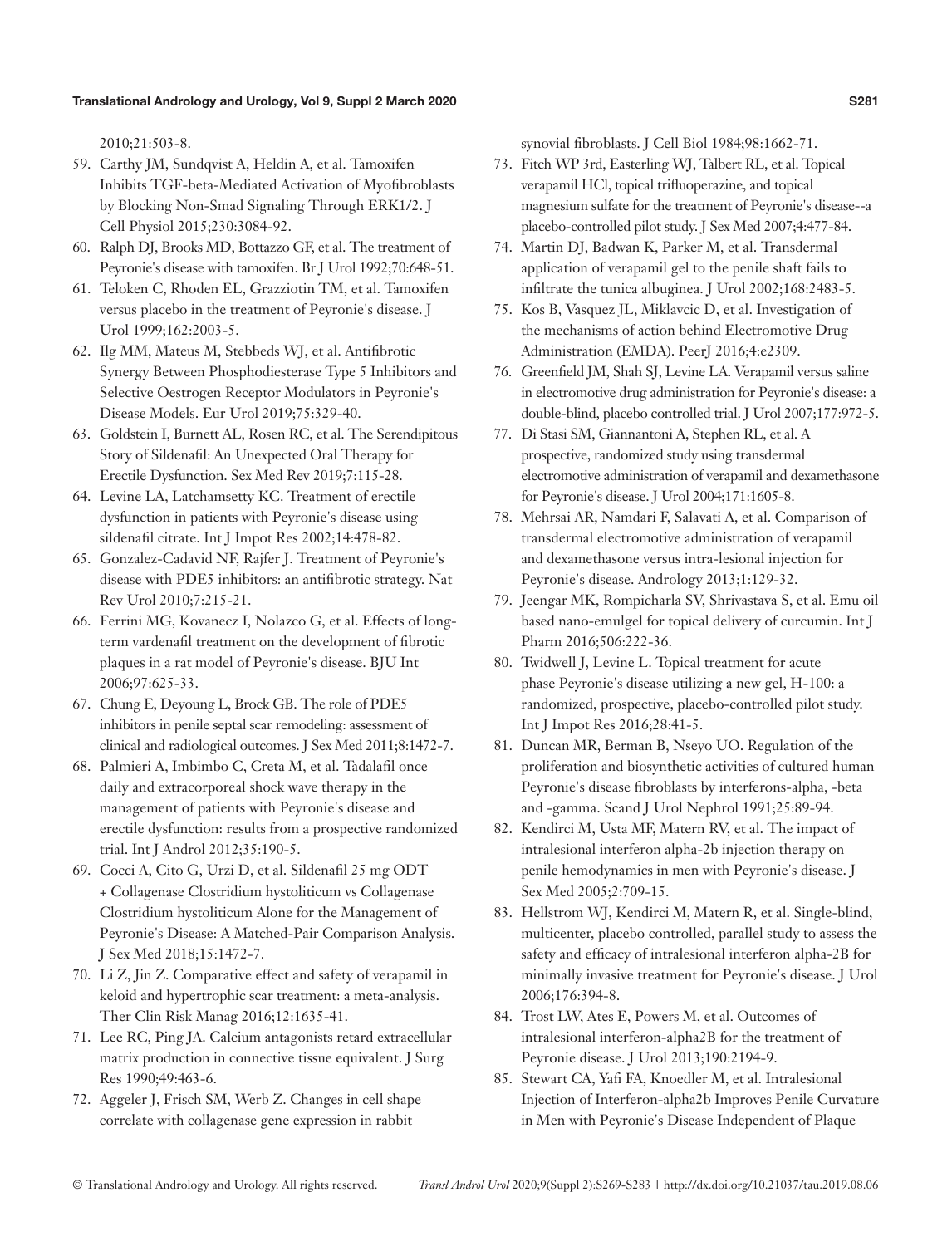#### **S282** Farrell et al. Minimally invasive therapies for Peyronie's disease

Location. J Urol 2015;194:1704-7.

- 86. Yafi FA, Hatzichristodoulou G, Knoedler CJ, et al. Comparative Analysis of Tunical Plication vs. Intralesional Injection Therapy for Ventral Peyronie's Disease. J Sex Med 2015;12:2492-8.
- 87. Chung E, Garcia F, Young LD, et al. A comparative study of the efficacy of intralesional verapamil versus normal saline injection in a novel Peyronie disease animal model: assessment of immunohistopathological changes and erectile function outcome. J Urol 2013;189:380-4.
- 88. Levine LA, Merrick PF, Lee RC. Intralesional verapamil injection for the treatment of Peyronie's disease. J Urol 1994;151:1522-4.
- 89. Levine LA. Treatment of Peyronie's disease with intralesional verapamil injection. J Urol 1997;158:1395-9.
- 90. Levine LA, Goldman KE, Greenfield JM. Experience with intraplaque injection of verapamil for Peyronie's disease. J Urol 2002;168:621-5; discussion 625-6.
- 91. Cavallini G, Modenini F, Vitali G. Open preliminary randomized prospective clinical trial of efficacy and safety of three different verapamil dilutions for intraplaque therapy of Peyronie's disease. Urology 2007;69:950-4.
- 92. Rehman J, Benet A, Melman A. Use of intralesional verapamil to dissolve Peyronie's disease plaque: a longterm single-blind study. Urology 1998;51:620-6.
- 93. Bennett NE, Guhring P, Mulhall JP. Intralesional verapamil prevents the progression of Peyronie's disease. Urology 2007;69:1181-4.
- 94. Shirazi M, Haghpanah AR, Badiee M, et al. Effect of intralesional verapamil for treatment of Peyronie's disease: a randomized single-blind, placebo-controlled study. Int Urol Nephrol 2009;41:467-71.
- 95. Gelbard MK, Walsh R, Kaufman JJ. Collagenase for Peyronie's disease experimental studies. Urol Res 1982;10:135-40.
- 96. Gelbard MK, Lindner A, Kaufman JJ. The use of collagenase in the treatment of Peyronie's disease. J Urol 1985;134:280-3.
- 97. Gelbard M, Goldstein I, Hellstrom WJ, et al. Clinical efficacy, safety and tolerability of collagenase clostridium histolyticum for the treatment of peyronie disease in 2 large double-blind, randomized, placebo controlled phase 3 studies. J Urol 2013;190:199-207.
- 98. Yang KK, Bennett N. The History of Collagenase Clostridium Histolyticum. Sex Med Rev 2015;3:289-97.
- 99. Ziegelmann MJ, Viers BR, McAlvany KL, et al. Restoration of Penile Function and Patient Satisfaction with Intralesional Collagenase Clostridium Histolyticum

Injection for Peyronie's Disease. J Urol 2016;195:1051-6.

- 100.Yang KK, Bennett N. Peyronie's Disease and Injectable Collagenase Clostridium histolyticum: Safety, Efficacy, and Improvements in Subjective Symptoms. Urology 2016;94:143-7.
- 101.Hellstrom WJG, Tue Nguyen HM, Alzweri L, et al. Intralesional Collagenase Clostridium histolyticum Causes Meaningful Improvement in Men with Peyronie's Disease: Results of a Multi-Institutional Analysis. J Urol 2019;201:777-82.
- 102.Tsambarlis PN, Yong R, Levine LA. Limited success with clostridium collagenase histolyticum following FDA approval for the treatment of Peyronie's disease. Int J Impot Res 2019;31:15-9.
- 103.Tsambarlis P, Levine LA. Nonsurgical management of Peyronie's disease. Nat Rev Urol 2019;16:172-86.
- 104.Yafi FA, Anaissie J, Zurawin J, et al. Results of SMSNA Survey Regarding Complications Following Intralesional Injection Therapy With Collagenase Clostridium Histolyticum for Peyronie's Disease. J Sex Med 2016;13:684-9.
- 105.Cordon BH, Hofer MD, Hutchinson RC, et al. Superior Cost Effectiveness of Penile Plication vs Intralesional Collagenase Injection for Treatment of Peyronie's Disease Deformities. Urol Pract 2017;4;118-25.
- 106.Abdel Raheem A, Capece M, Kalejaiye O, et al. Safety and effectiveness of collagenase clostridium histolyticum in the treatment of Peyronie's disease using a new modified shortened protocol. BJU Int 2017;120:717-23.
- 107.Nguyen HMT, Anaissie J, DeLay KJ, et al. Safety and Efficacy of Collagenase Clostridium histolyticum in the Treatment of Acute-Phase Peyronie's Disease. J Sex Med 2017;14:1220-5.
- 108.Lipshultz LI, Goldstein I, Seftel AD, et al. Clinical efficacy of collagenase Clostridium histolyticum in the treatment of Peyronie's disease by subgroup: results from two large, double-blind, randomized, placebo-controlled, phase III studies. BJU Int 2015;116:650-6.
- 109.Trott KR, Kamprad F. Radiobiological mechanisms of antiinflammatory radiotherapy. Radiother Oncol 1999;51:197-203.
- 110.Nolan MW, Marolf AJ, Ehrhart EJ, et al. Pudendal nerve and internal pudendal artery damage may contribute to radiation-induced erectile dysfunction. Int J Radiat Oncol Biol Phys 2015;91:796-806.
- 111.Mulhall JP, Hall M, Broderick GA, et al. Radiation therapy in Peyronie's disease. J Sex Med 2012;9:1435-41.
- 112.Hatzimouratidis K, Eardley I, Giuliano F, et al. EAU guidelines on penile curvature. Eur Urol 2012;62:543-52.